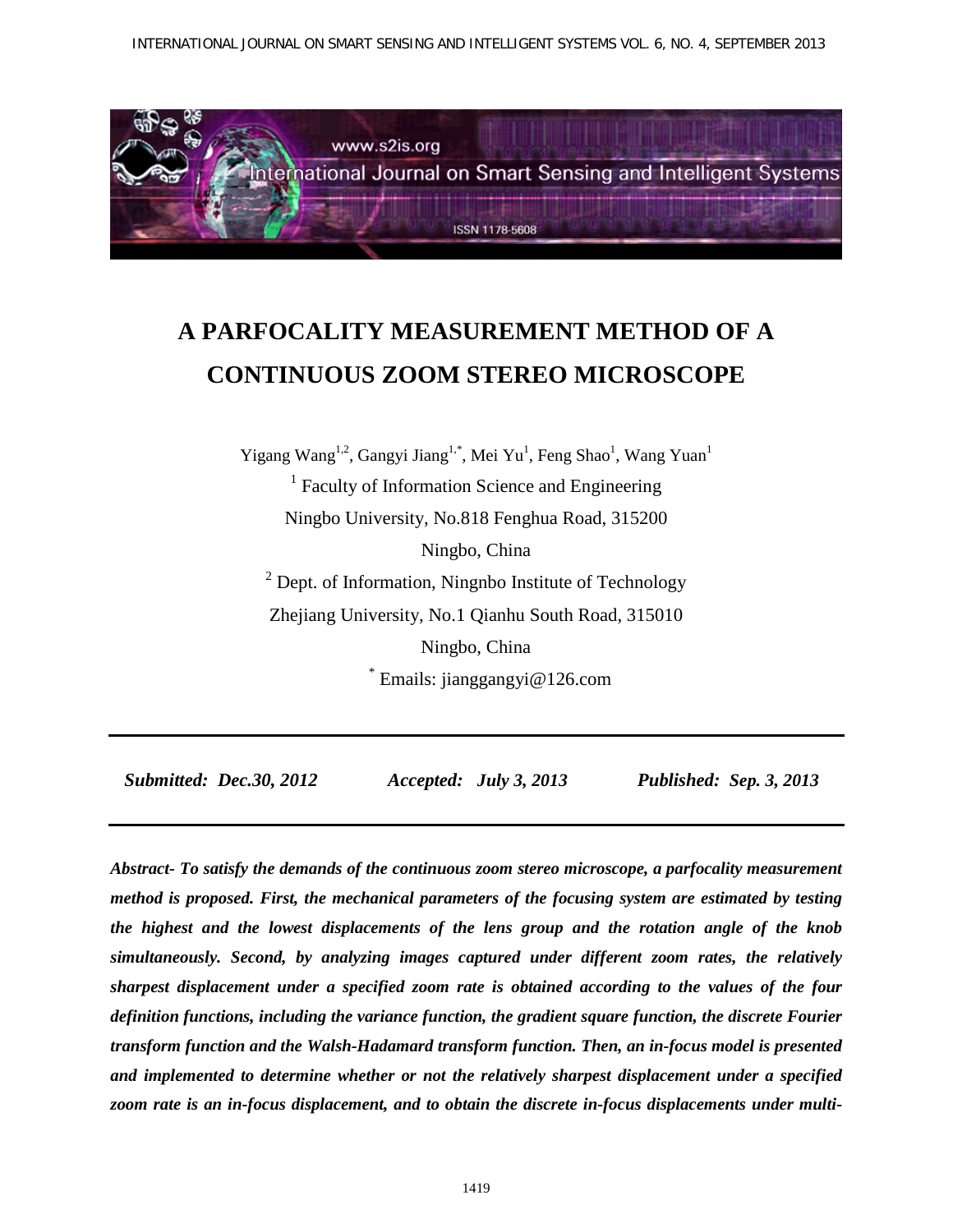*rates. Finally, by using discrete in-focus displacements, a continuous zoom in-focus curve is fitted. Results from the experiments show that the proposed method can accurately and effectively measure the parfocality of a continuous zoom stereo microscope.*

**Index terms***:* **Continuous zoom, stereo microscope, parfocality, definition function, in-focus model.**

#### I. INTRODUCTION

Stereo microscopes, which can observe and record a stereo image, are playing more and more important roles in industry[1]. Some specific applications, such as stereo measurement, autooperation, three dimensional (3D) reconstruction can also be realized [2-3]. Distance estimation is an essential problem in many fields[4-5], especially in the field of stereo micromanipulation. This can enable a robot that is controlled according to high resolution stereo microscope image processing to move accurately [6-8]. Moreover, continuous zoom stereo microscopes are used in a broader range of fields in order to provide sharp images under different zoom rates [9]. Parfocality is a characteristic of a continuous zoom stereo microscope that, if the image obtained with a microscope is adjusted to be sharp under a high zoom rate, the image shall remain sharp while the zoom rate is adjusted from high to low. However, the parfocality of a stereo microscope will decrease if some lenses, which belong to the lens group of a microscope, move away from their initial location as a result of vibrations or other reasons. This often happens when the lens group is transported from a manufacturing plant to an assembly factory. Thus, it is necessary to accurately measure the parfocality of a continuous zoom stereo microscope before assembly. In order to take an accurate measurement, first, find the sharpest image under a special zoom rate by using a focusing system. Then, determine whether or not the sharpest image is an in-focus image, however, due to the limitation of the adjusting range of the focusing system, the sharpest image obtained under a special zoom rate may fail to be sharp when the microscope is out-of-focus.

The definition function is an effective tool to find the relatively sharpest image under a special zoom rate. Generally, the definition of an image can be evaluated in the spatial domain or the frequency domain. There are several spatial-domain-based functions, such as the image entropy function, the high order statistic function, the variance function, and so on. Among them, the variance function is proven to be the most effective [10]. Besides the above mentioned functions,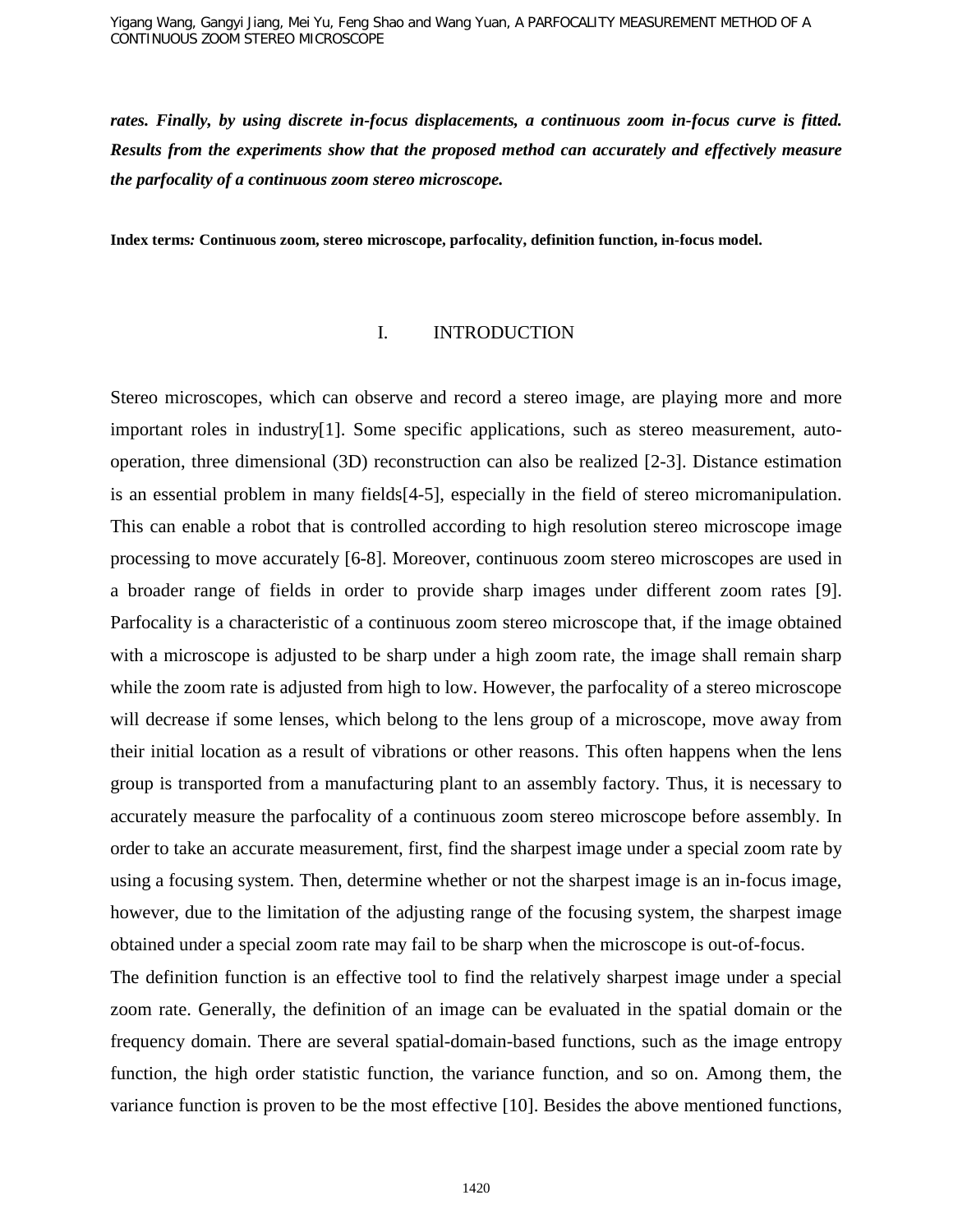other functions that are based on edge detection, such as the absolution gradient function, the gradient square function, the Laplacian model function [11], etc., also belong to spatial-domainbased methods with the gradient model being the most effective. Frequency domain functions usually include the discrete Fourier transform (DFT), the discrete cosine transforming (DCT), the discrete wavelet transforming (DWT), the Walsh-Hadamard transforming (WHT)[12-13], and so on. In addition, the definition functions can be applied in many fields. One important application is autofocus, where the improved DCT function or other functions are adopted to carry out robust or quick auto focusing [14-16]. Out-of-focus image retrieval is another field where a phase exit model is established to retrieve an out-of-focus image [17].

By analyzing the definition of images captured under different zoom rates, a multi-rate in-focus model is presented in this paper. Then, based on the model, a new method to measure the parfocality of a continuous zoom stereo microscope is proposed. First, the relatively sharpest image under special zoom rate is found by using the definition function. When the lens group locates at the point where the relatively sharpest image is obtained, the displacement between the lens group and the object stage is defined as the relatively sharpest displacement. Since a rotating knob drives the lens group, the rotating angle of the knob can be used to represent the displacement of the lens group. The corresponding mechanical parameter, which indicates how far the lens group should be moved when knob is rotated with  $1^\circ$ , is computed. Second, the relatively sharpest displacements under each zoom rate are computed. Third, the relatively sharpest displacement can be classified as an in-focus displacement according to the multi-rate in-focus model. Here, the in-focus displacement is the distance from the object stage to the lens group. At the same time, the sharpest image, namely the in-focus image, can be acquired when the lens group locates the in-focus displacement. Finally, the continuous zoom in-focus curve is fitted by the least-squares method based on the discrete in-focus displacement and the mechanical parameter.

#### II. FIELD DEPTH ESTIMATION OF A MICROSCOPE

Due to the existence of field depth, an in-focus displacement is not unique. When a microscope is focusing on an object plane, the planes in front of the object plane and behind the object plane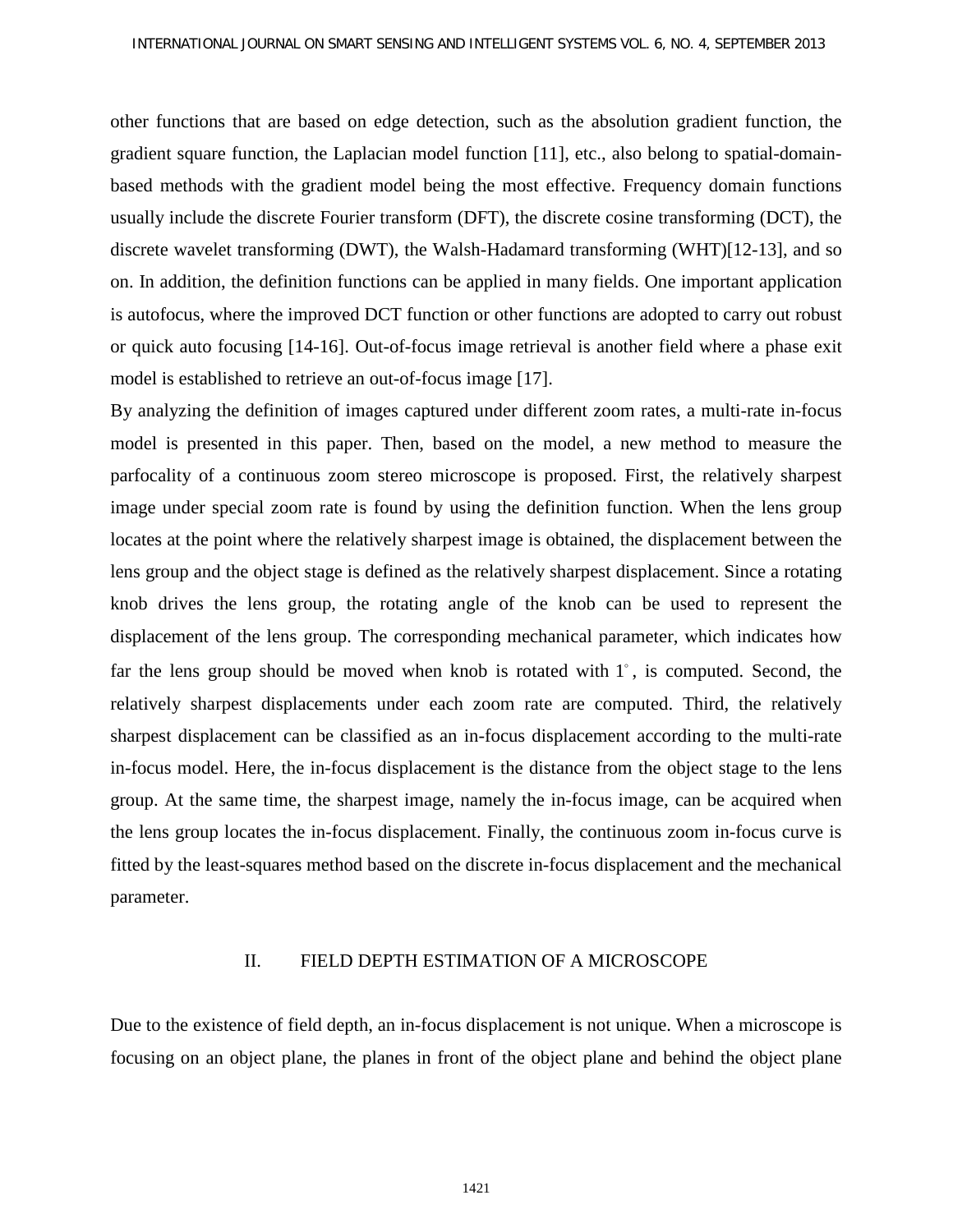can also be sharply placed in focus, and the distance between these two planes is defined as the field depth.



Figure 1. Illustration of field depth

Figure 1. shows the image side of a lens, while the opposite is called the object side. In the figure,  $A'B'$  denotes the object-image plane. The original object of  $A'B'$  is at the object plane. If there is an object in front of the object plane, the converging rays from this object are projected on the object-image plane after reaching a sharp focus on  $A'_1B'_1$ , which is on the plane that is in front of the object-image plane [18]. The image on the object-image plane is a small disk called the circle of confusion. Therefore, the projection of point  $A'_1$  in the plane  $A'B'$  is the circle of confusion. *Z*<sup> $\prime$ </sup> denotes the diameter of the circle. The distance between planes *A*<sup> $\prime$ </sup>*B*<sup> $\prime$ </sup> and *A*<sub>1</sub><sup> $\prime$ </sup><sub> $\prime$ </sub><sup> $\prime$ </sup> is denoted as *dx*′ . Since *A*′*B*′ is an object-image plane, it takes no difference whether the location is at the exit pupil or the focal plane. Given that 2*a*′ denotes the diameter of the exit pupil, then the diameter *Z*′ satisfies

$$
\frac{Z'}{2a'} = \frac{dx'}{-x' + dx'}
$$
 (1)

Let  $\varepsilon$  denote the limiting angle of resolution for the eye. If the opening angle, which is from the center of the exit pupil  $F'$  to boundary of the circle of confusion, is not more than  $\varepsilon$ , it is easy to see that the image of the circle of confusion in the brain is only one point, not a circle. Let 2*dx*′ denote the depth from the front image plane of the object-image plane to the back image plane, moreover, let the object between the two corresponding planes be sharply imaged. According to the optical path equation, the distance between the two planes on the object side, denoted as 2*dx* , can be computed as follows

$$
2dx = \frac{250n\varepsilon}{MA}
$$
 (2)

where *n* is the whole refractive index of the lens group, *A* is the numerical aperture of the microscope, and *M* is the zoom rate. Generally, *n* is set as 1, and *ε* is set to be 0.00029. The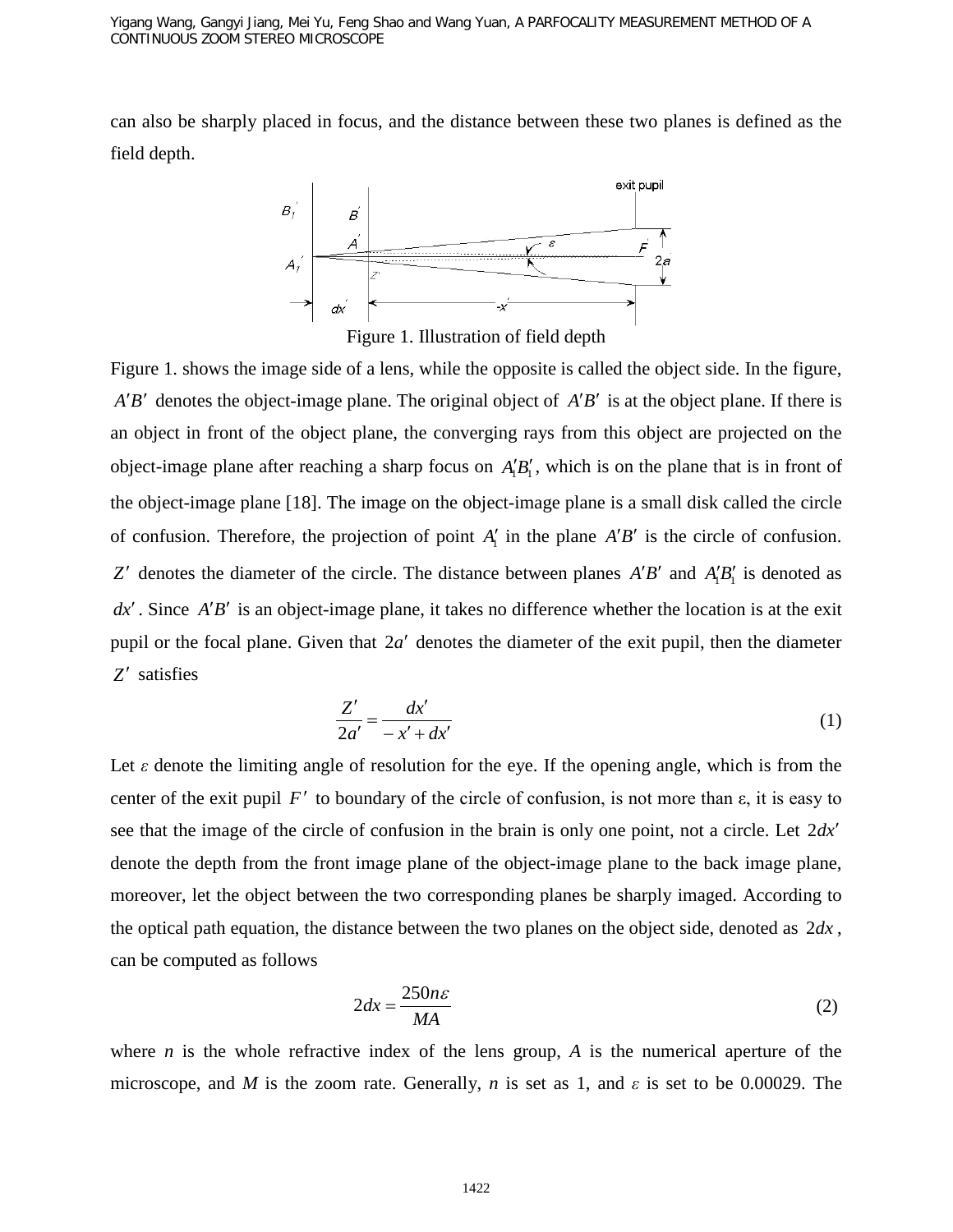limiting angle of resolution for eye is equal to 1′. At the same time, the numerical aperture and the corresponding field depth under the different zoom rate used in this paper are shown in table 1. The field depth under the minimal zoom rate is about 30 times larger than that under the maximal zoom rate, and the latter is only approximately 126 μm. In order to obtain the sharpest image, a high-precision adjustment precision is needed.

| Rate | <b>Numerical Aperture</b> | Field depth (mm) |
|------|---------------------------|------------------|
| 0.8  | 0.025                     | 3.625000         |
|      | 0.030                     | 2.416667         |
|      | 0.052                     | 0.697115         |
|      | 0.080                     | 0.226563         |
|      | 0.090                     | 0.161111         |
| 6.5  | 0.096                     | 0.125868         |

Table 1. Numerical aperture and estimated field depth

# III. THE PROPOSED PARFOCALITY MEASUREMENT METHOD

In order to measure parfocality of a stereo microscope, first, the mechanical parameter should be obtained to establish a relationship between the captured image and the displacement of the lens group. Then, following in order from high zoom rates to low zoom rates, several images are taken under each rate and each lens group displacement. By computing the value of the definition function for of images, the relatively sharpest image is obtained under different zoom rates. Third, it is determined whether or not the relatively sharpest image is in-focus. Finally, the continuous zoom in-focus displacement curve is fitted with the least-squares method based on discrete infocus displacements. The system diagram of the proposed method is shown in figure 2.





a. Computing the proportion of the rotating angle of knob to the lens group displacement The lens group of the stereo microscope can be adjusted by the rotating knob. As shown in figure 3, the lens group height, *d* , is defined as the distance between the bottom of the lens group and the top of object stage. When the lens group locates the lowest displacement, its height is denoted by  $d_{\min}$ . Similarly, when the lens group locates the highest displacement,  $d_{\max}$  denotes the height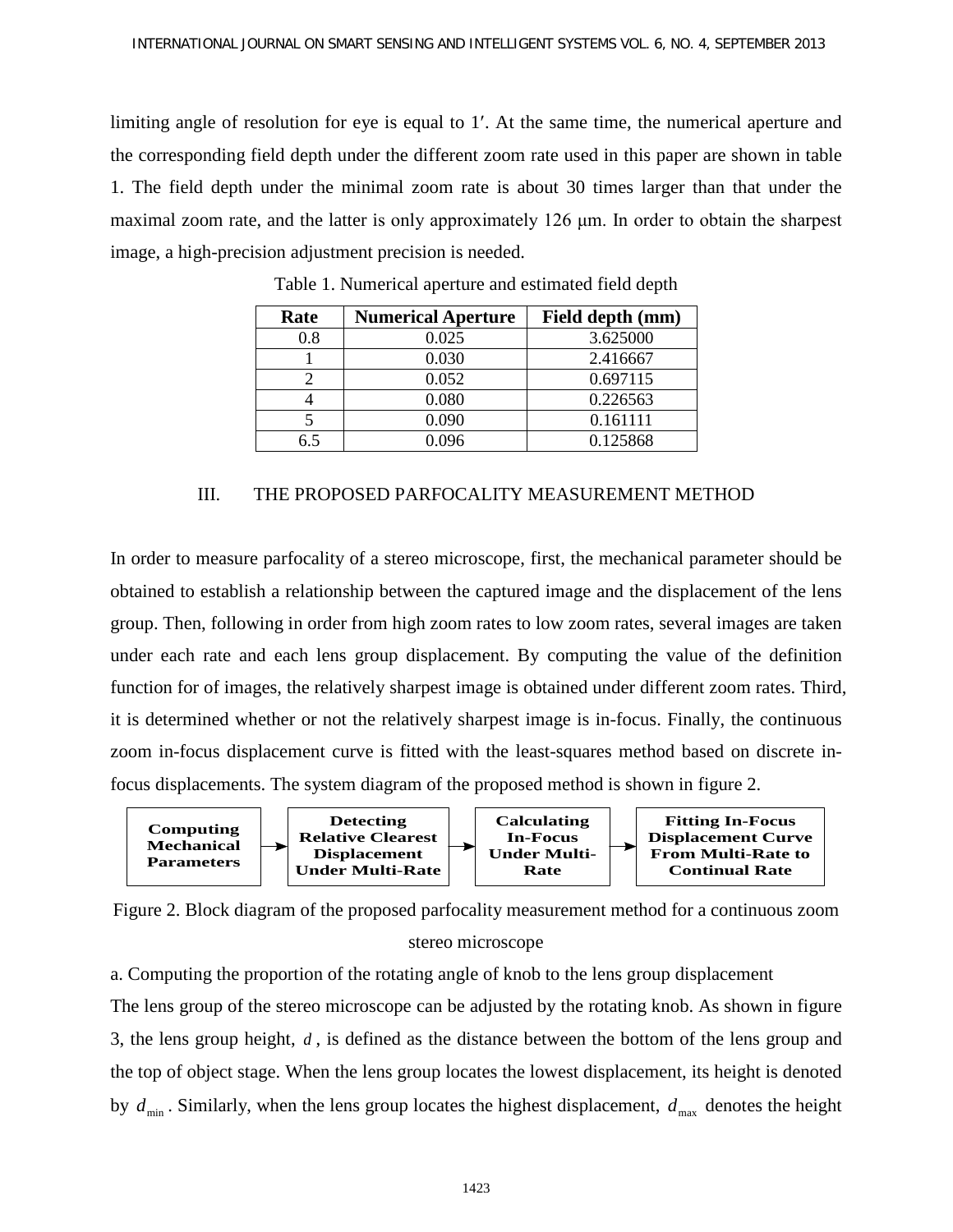Yigang Wang, Gangyi Jiang, Mei Yu, Feng Shao and Wang Yuan, A PARFOCALITY MEASUREMENT METHOD OF A CONTINUOUS ZOOM STEREO MICROSCOPE

of the lens group. While completing the distance from the highest to the lowest, it is assumed that the knob is rotated *n* laps. When the knob is rotated with  $1^{\circ}$ , the movement of the lens group,  $\Delta d$ , is defined by

$$
\Delta d = \frac{d_{\text{max}} - d_{\text{min}}}{n \times 360} \tag{3}
$$

When the lens group locates the initial displacement, its height is denoted by  $d_0$ , while the angle of the knob is  $0^\circ$ . According to eq. (3), the relationship between the lens group height, *d*, and the angle of knob,  $\theta$ , can be established as follows

$$
d = d_0 + \theta \times \Delta d \tag{4}
$$

In Eq. (4), if the knob is rotated clockwise,  $\theta < 0$ ; otherwise,  $\theta \ge 0$ .



Figure 3. Mechanical structure of the object lens

#### b. Obtaining the relatively sharpest displacement with different zoom rates

In order to compute the relatively sharpest displacement, *T* frames are captured under the condition that the zoom rate is *M*, and the knob is rotated with angle  $\theta$  from initial  $0^{\circ}$ . Let  $I_{M\theta k}$ represent the *k*-*th* frame of *T* frames,  $k = 1, 2, ..., T$ . Assume that  $F_c(\cdot)$  is a definition function, and  $F_c(I_{Mek})$  is the definition value of the *k-th* frame. As described above, under a specified zoom rate, the sharpest displacement is where  $F_c(I_{M\theta k})$  achieves the highest dispacement. Let  $\theta_M$  denote the sharpest displacement, then,  $\theta_M = \arg \max_{\theta} [F_C(I_{M\theta_K})]$ .

To ensure accuracy, four definition functions are adopted and computed together. If more than three functions indicate that the candidate image is the sharpest, the image will finally be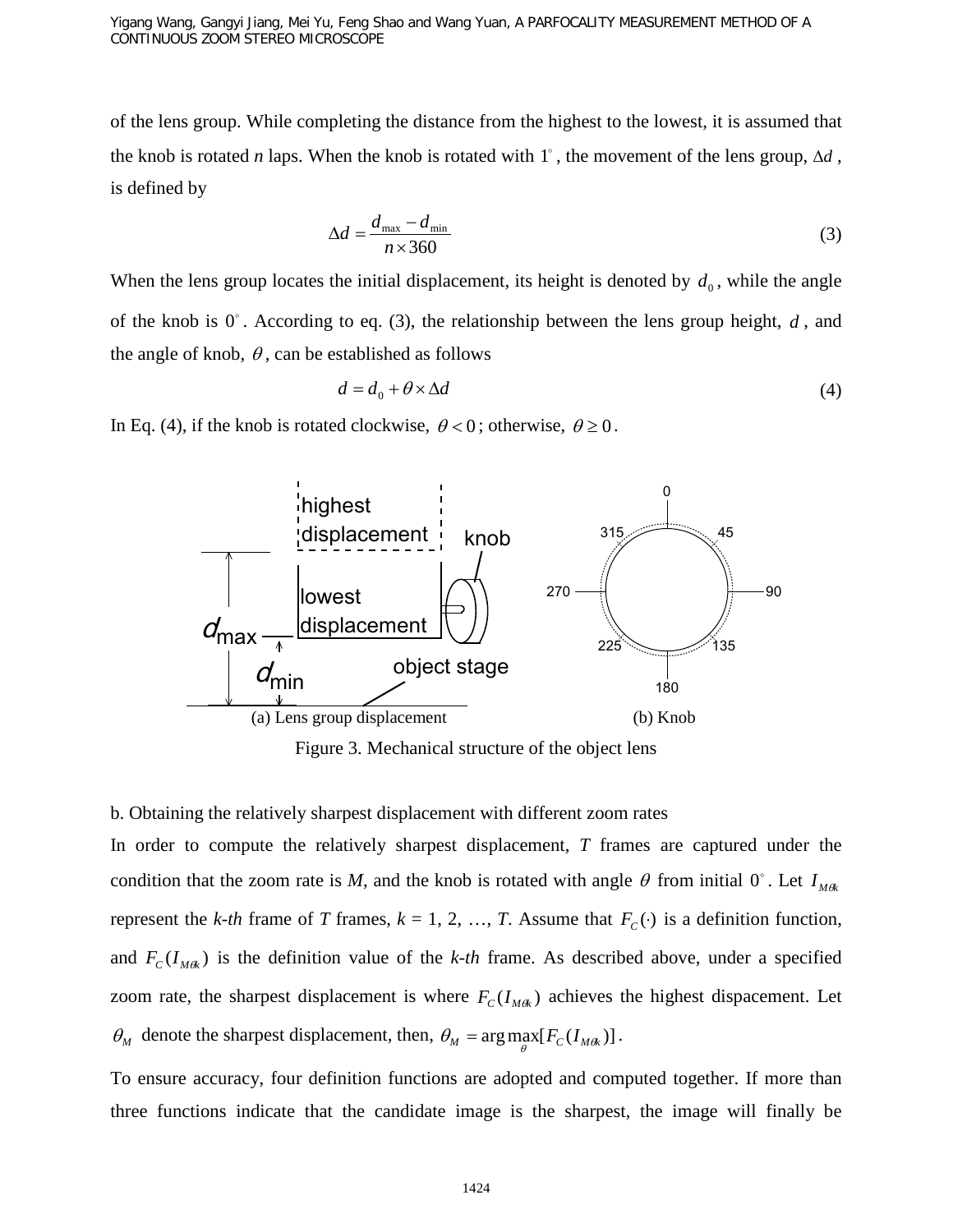regarded as the sharpest. The four definition functions used are the image variance function  $Q(\bullet)$ , the sum of gradient square function  $G(\bullet)$ , the DFT function  $DFT(\bullet)$ , and the WHT function *WHT*( $\bullet$ ). They are given by eqs. (5), (7), (8) and (10), respectively.

$$
Q(I_{M\theta k}) = \sum_{x=0}^{N-1} \sum_{y=0}^{N-1} [I_{M\theta k}(x, y) - \overline{I_{M\theta k}(x, y)}]^2
$$
 (5)

where  $\overline{I_{Mdk}(x, y)}$  is the average of  $I_{Mdk}$ , given by eq. (6)

$$
\overline{I_{M\theta k}(x, y)} = \frac{1}{N^2} \sum_{x=0}^{N-1} \sum_{y=0}^{N-1} (I_{M\theta k}(x, y))
$$
(6)

$$
G(I_{M\alpha}) = \sum_{x=0}^{N-1} \sum_{y=0}^{N-1} (G_x^2 + G_y^2)
$$
\n(7)

In eq. (7),  $G_x = I_{Mak}(x, y) - I_{Mak}(x + 1, y)$ ,  $G_y = I_{Mak}(x, y) - I_{Mak}(x, y + 1)$ .

$$
DFT(I_{Mak}) = \sum_{u=0}^{N-1} \sum_{v=0}^{N-1} F_{Mak}(u,v)
$$
\n(8)

In eq. (8),  $F_{M\ell k}(u, v)$  is computed by

$$
F_{M\theta k}(u,v) = \sum_{x=0}^{N-1} \sum_{y=0}^{N-1} I_{M\theta k}(x,y) e^{-j2\pi(\frac{ux}{N} + \frac{vy}{N})}
$$
(9)

where  $u = 0, 1, \dots, N-1$ ,  $v = 0, 1, \dots, N-1$ .

$$
WHT(I_{M\theta k}) = \sum_{u=0}^{N-1} \sum_{v=0}^{N-1} W_{M\theta k}(u, v)
$$
\n(10)

In eq. (10),  $W_{Mok}(u, v)$  is defined as follows:

$$
W_{M\alpha}(u,v) = \frac{1}{N^2} \sum_{x=0}^{N-1} \sum_{y=0}^{N-1} W_N(u,x) I_{M\alpha}(x,y) W_N(v,y)
$$
(11)

where  $W_N(n,t)$  is a core function of WHT, and given by

$$
W_N(n,t) = \prod_{r=0}^{p-1} (-1)^{n_r n_r}
$$
 (12)

in which  $p = \log_2 N$ , and  $n_k$  is the *k*-*th* bit of *n* in binary.

## c. In-Focus determination model

In order to determine whether or not an image at the relatively sharpest displacement  $\theta_M$  is infocus, first, a sharp image of the calibration board under the zoom rate *M* is taken as an original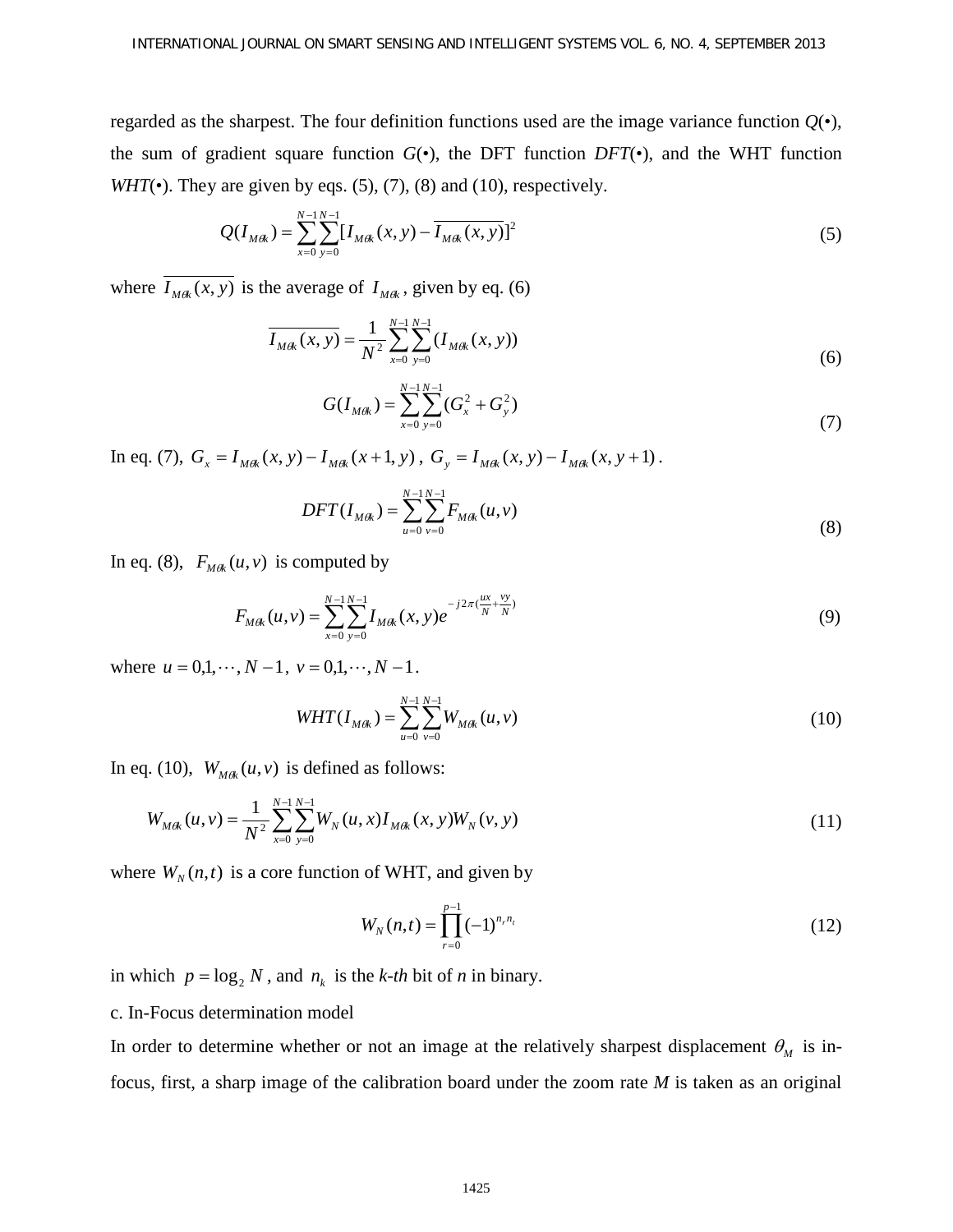image for reference.. Let  $F_s(I_M)$  denote the definition value of the original image for reference, and  $F_c(I_M \theta_M)$  represent the definition value of the relatively sharpest image at  $\theta_M$ . If the two values are close in proximity, the relatively sharpest image is considered as the in-focus image, and the corresponding displacement is the in-focus displacement. Let *FS* denote the in-focus state, then the in-focus judgment model is described as follows

$$
FS = \begin{cases} 1, & \text{if } \frac{\left|F_s(I_M) - F_c(I_{M\theta_M})\right|}{F_s(I_M)} < \alpha \\ 0, & \text{if } \frac{\left|F_s(I_M) - F_c(I_{M\theta_M})\right|}{F_s(I_M)} \ge \alpha \end{cases} \tag{13}
$$

where the factor  $\alpha$ , obtained from the experiment, denotes the closed coefficient, which is effected by the zoom rate *M*. If *FS* is equal to 1, it means that the current location is in-focus; otherwise, if *FS* is equal to 0, it means it is out of focus.

## d. Fitting the in-focus curve

After completing the above steps, a group of in-focus points,  $\{ (M^i, \theta_M^i), i = 1, 2, \dots N \}$ , will be acquired. Here, *N* is the number of different zoom rates under which the in-focus state *FS* is equal to 1. According to the relationship between the knob angle  $\theta$  and the lens group height *d* given in eq. (4), the other group of points  $(M^i, d^i, d^i)$ ,  $i = 1, 2, \cdots N$ , can be calculated. Finally, an in-focus curve should be fitted according to these results. The curve equation is given as  $d = S(M; a_0, a_1, \dots, a_j)$  ( $j < N$ ), here,  $a_l$  ( $l = 0, 1, \dots, j$ ) are the coefficients to be determined,

which can be solved according to the computed results  $(M^{i}, d^{i}_{M}), i = 1, 2, \cdots N$ .

To minimize the sum of squared errors, the least-squares method is used to obtain the undetermined coefficients  $\{a_l; l = 0, 1, ..., j\}$ . The error between the known pair and the fitted curve is denoted as  $\delta_i$  (*i* = 1, 2, *m*, *N*), in which  $\delta_i = S(M^i) - d_M^i$  $\delta_i = S(M^i) - d^i_M \cdot \sum_{i=1}^N$ *i i* 1  $\delta_i^2$  should to be minimized.

The target polynomial can be given by

$$
S(M; a_0, a_1, \cdots, a_j) = a_0 + a_1 M + a_2 M^2 + \cdots + a_j M^j
$$
 (14)

Then, the sum of squared errors is given by

$$
T(a_0, a_1, \cdots, a_j) = \sum_{i=1}^{N} ((a_0 + a_1 M^i + a_2 (M^i))^2 + \cdots + a_j (M^i)^j) - d_M^i)^2
$$
 (15)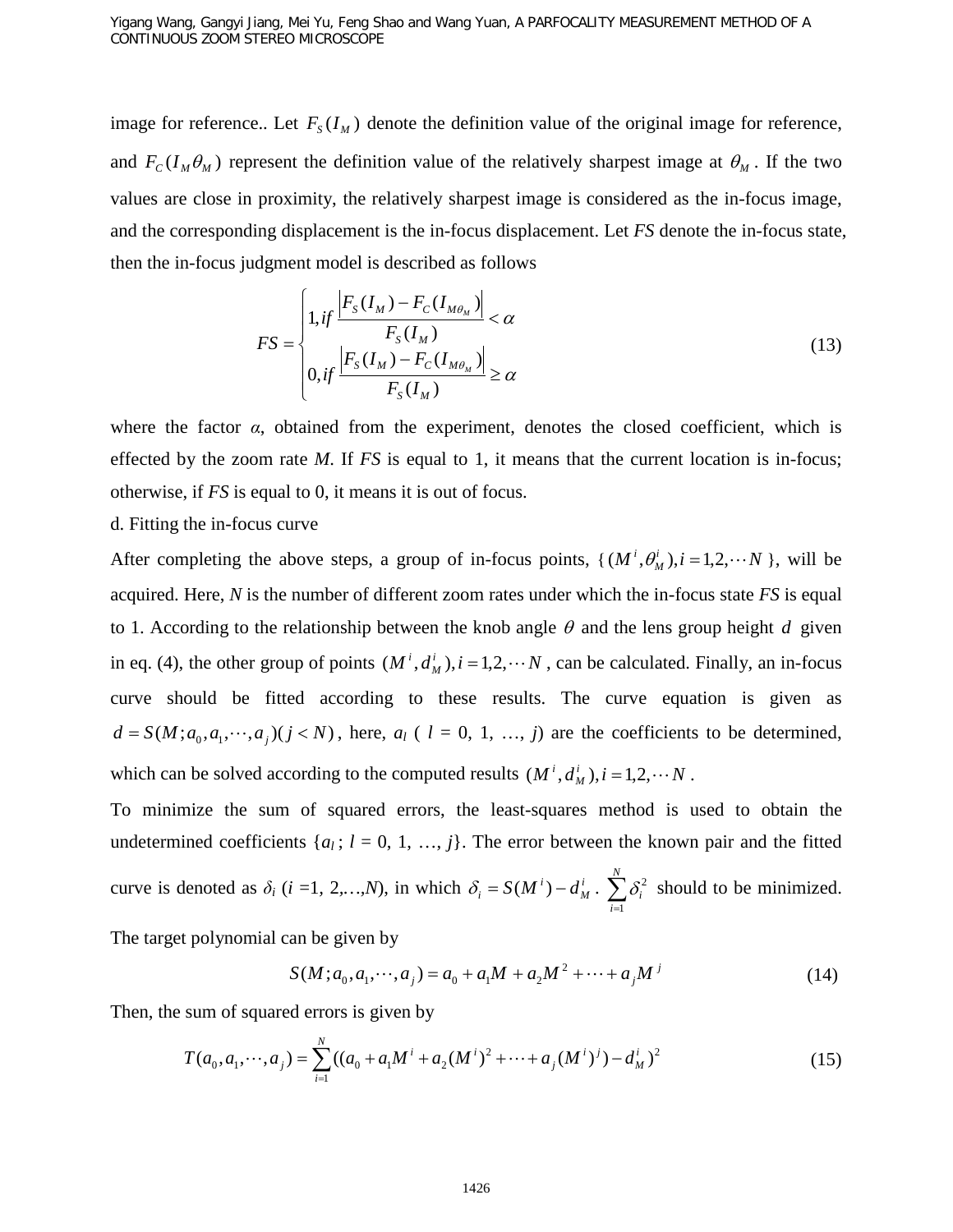In order to get the minimum value of the target function given by eq. (15), the partial derivative of every undetermined coefficient should be equal to 0. which is shown in eq. (16) below.

$$
\frac{\partial T}{\partial a_i} = 2 \sum_{i=1}^{N} \left( (a_0 + a_1 M^i + a_2 (M^i)^2 + \dots + a_j (M^i)^j - d_M^i \right) (M^i)^l = 0
$$
\n(16)

where  $l = 0, 1, ..., j$ . In eq. (16),  $M^i$  and  $d^i_M$  are known,  $a_l$  are variables in the simultaneous equations. According to eq. (16), the undetermined coefficients, *al*, can be determined. Finally, the fitted curve can be obtained through eq. (17).

$$
d = S(M) = a_0 + a_1 M + a_2 M^2 + \dots + a_j M^j \tag{17}
$$

Where the independent variable *M* is the zoom rate, and *d* is the in-focus displacement.

## IV. EXPERIMENTAL RESULTS AND DISCUSSIONS

## a. Determining the mechanical parameter of stereo microscope

To evaluate the performances of the proposed method, the NSZ-800 stereo microscope made by NOVEL OPTICS as shown in figure 4(a) is used in the experiments. In figure 4(a), *A* is the knob for adjusting the focus, and *B* is for adjusting the zoom rate. Normally, the zoom rate of a stereo microscope is small, a calibration board with a block size of 0.1*mm* is adopted, and the resolution of the captured image is 1600×1200. Figure 4(b) is an image taken at the zoom rate of 6.5, and the region at the center of the image with the size of  $1024\times1024$  is used to compute the image definition.





(a) Stereo Microscope (b) Calibration Board Figure 4. Stereo microscope and calibration board image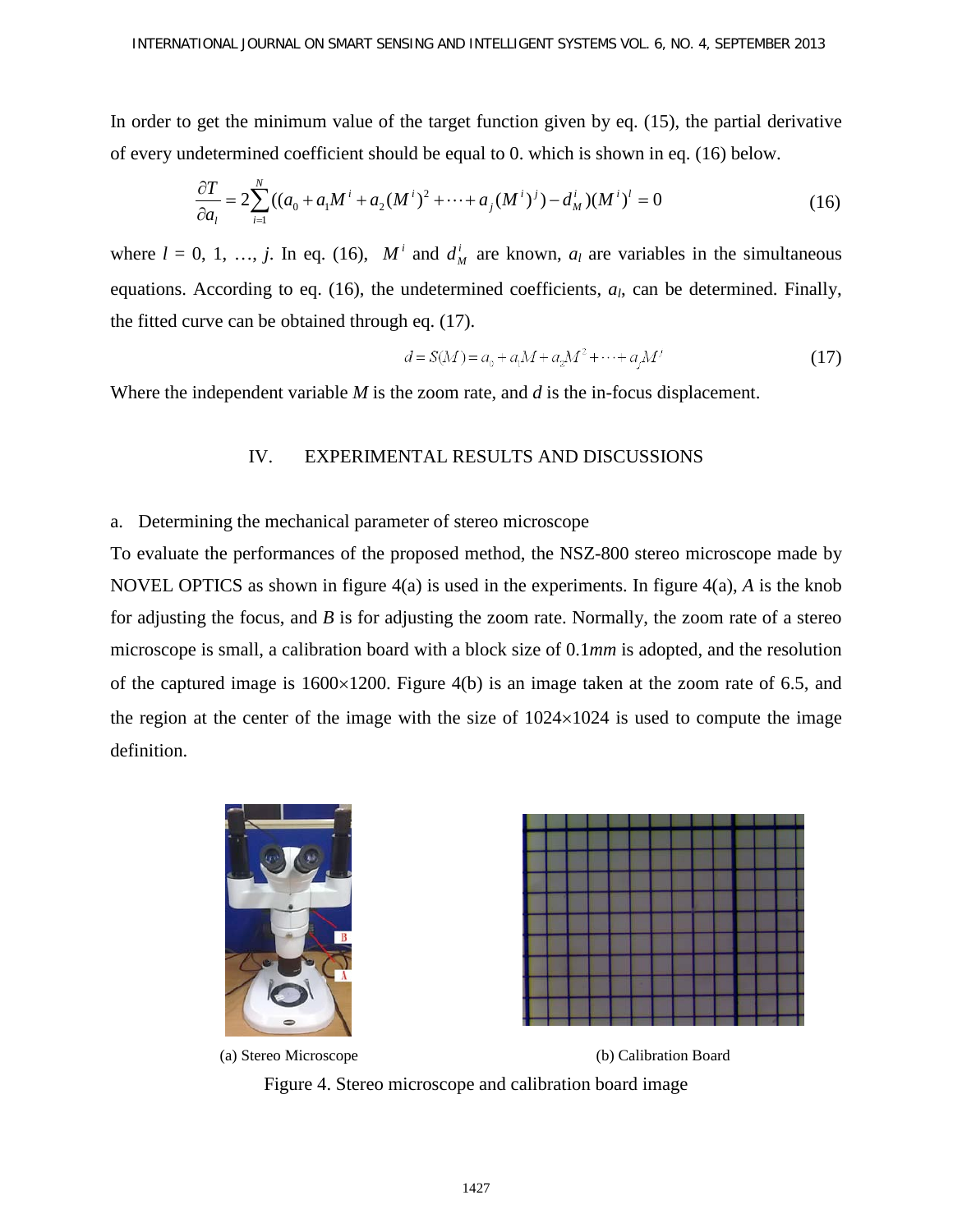Table 2 shows the measurement results of the mechanical parameters described in section 3(a). *d*min and *d*max are measured three times, and the average of the results is used as the final data. ∆*d* is calculated according to eq. (3).

b. Evaluation of the image definition with different zoom rates

Figure 5(a)-(f) are the definition values with respect to the zoom rates of 6.5, 5, 4, 2, 1 and 0.8, respectively. The four definition functions used are the variance function, the gradient square function, the DFT function, and the WHT function, where the *x-axis* is a rotation angle relative to the base location, and the negative direction is clockwise (CW) while the positive direction is counterclockwise (CCW).

Table 2. Lens group displacement measurement result. *No.* is the measure times, *Measured* is the measuring results in *mm*, *Average* is the average of the values for *Measured* ( in *mm*), *TD* is the total knob degree from highest to lowest in *degrees*, Δ*d* is the displacement per degree with unit *mm/degree*.

|                                | No. | <b>Measured</b> | Average | <b>TD</b> | $\Delta d$ |
|--------------------------------|-----|-----------------|---------|-----------|------------|
| $d_{\min}$<br>$a_{\text{max}}$ |     | 34.2            |         | 1690      | 0.06083    |
|                                |     | 34.0            | 34.2    |           |            |
|                                |     | 34.4            |         |           |            |
|                                |     | 137.0           |         |           |            |
|                                |     | 137.2           | 137.0   |           |            |
|                                |     | 136.8           |         |           |            |

In figure 5, there appears to be some phenomena concerning definition functions. First, the curve is more precipitous under a high zoom rate than under low zoom rates. As the field depth of the lens group under the high zoom rate is smaller, the same rotation angle under the high zoom rate will affect the image definition, which is more apparent than under the low zoom rate. Thus, the high-precision knob should be used under a high zoom rate. Second, due to the large field depth of the lens group under a small zoom rate, the small rotating angle only affects the image definition a little; thus, a more sensitive definition function should be designed in order to determine the sharpest location quickly. Third, the performance of the gradient square function in eq. (7) is better than that of other definition functions under all the zoom rates. This means that to represent the image definition of the calibration board, the gradient characteristic is more obvious than the other characteristics, such as variance, DFT coefficients and WHT coefficients. Fourth, in figure 5(b), that variance function clearly shows a different result in comparison to the other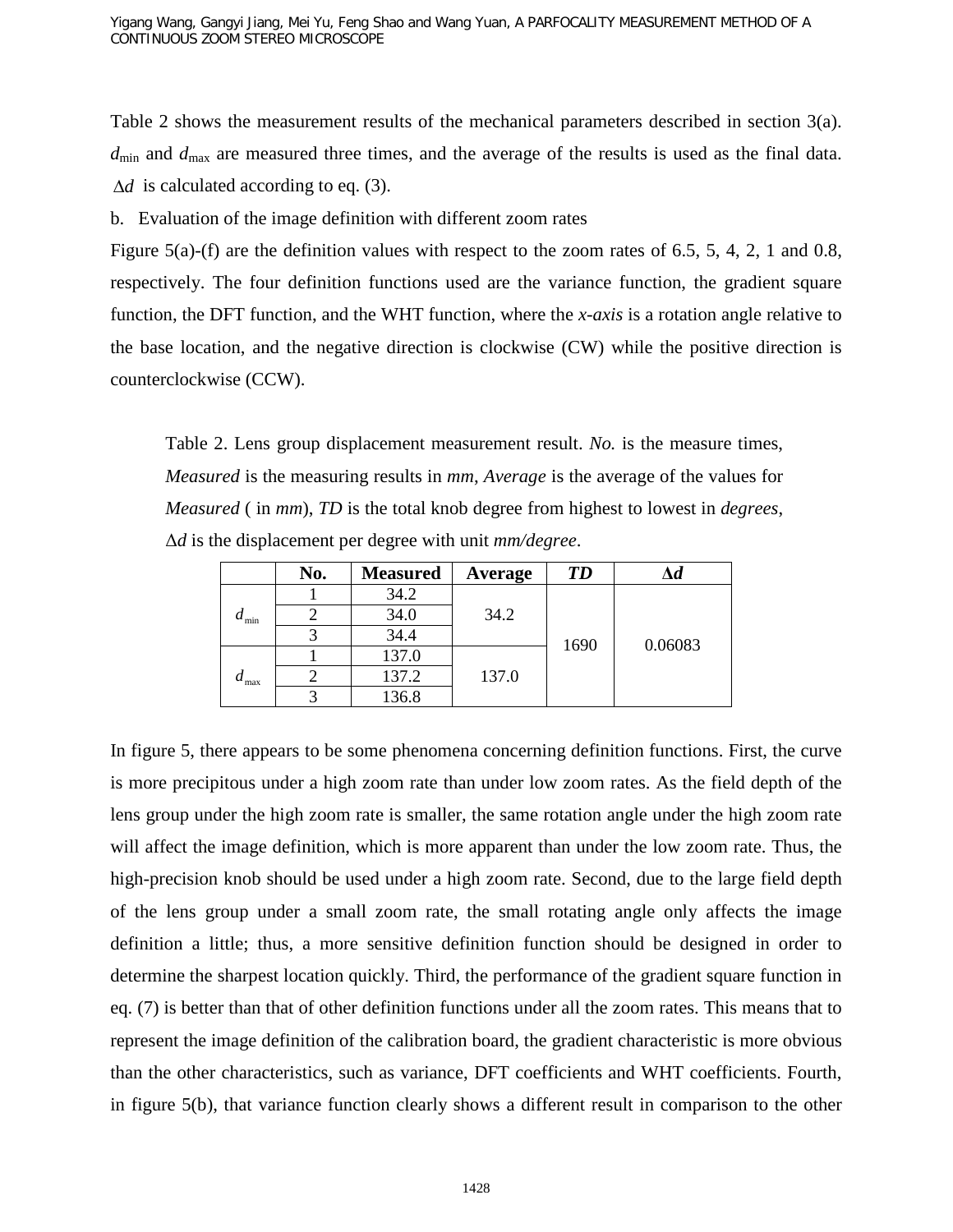three definition functions under the zoom rate 5. Similarly, the DFT function and the WHT function cannot effectively distinguish the definition of images with respect to the focal angles of -1 and 0 under the zoom rate 2. In summary, the gradient square function is more precipitous and robust than the other definition functions in processing the calibration board image obtained from the stereo microscope.

c. In-focus determination

Under the specified zoom rate, first, the knob is manually adjusted to create the sharpest image,



Figure 5. Definition function with different zoom rates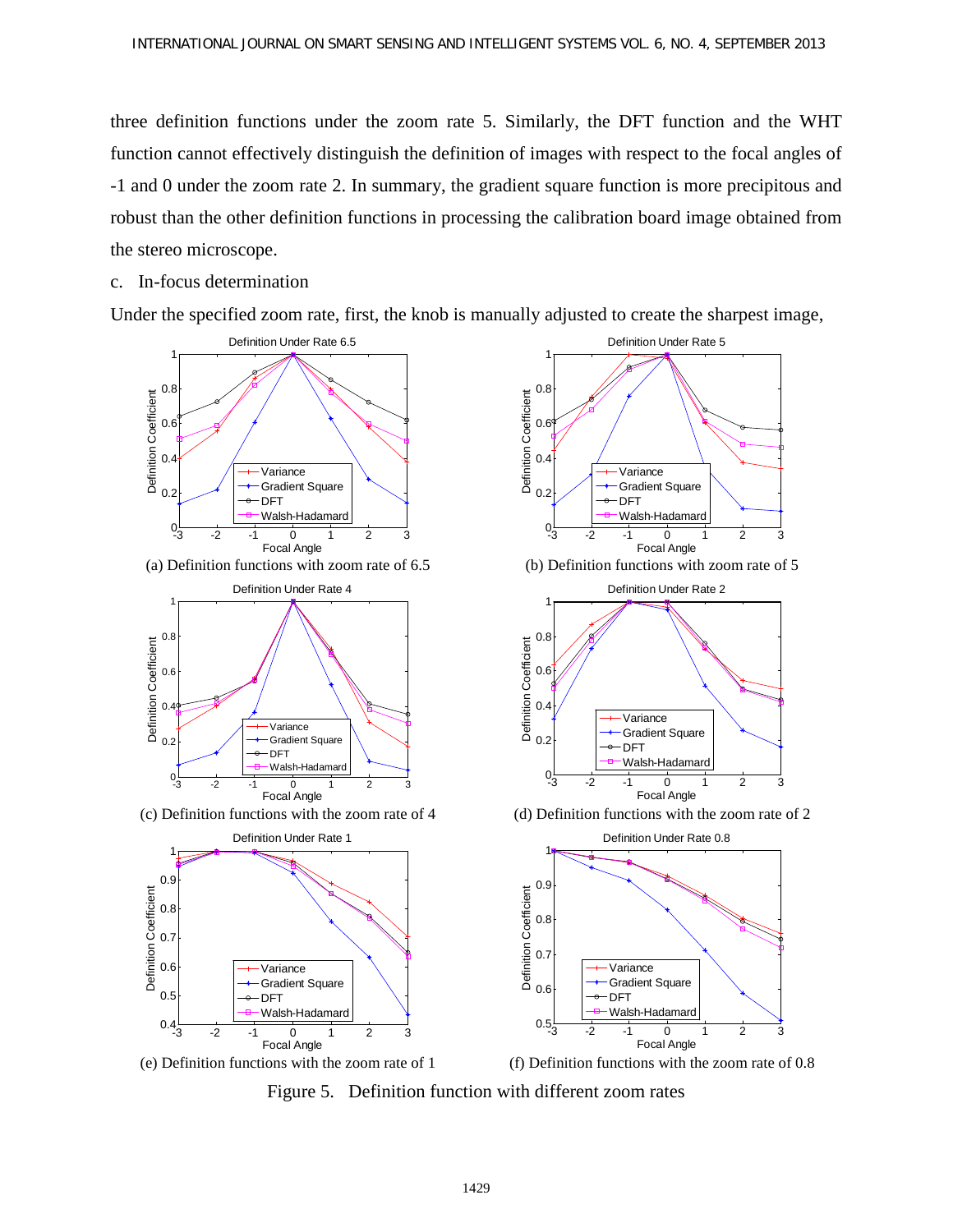and then 10 photos are taken. Second, the definition function values are calculated. The maximum is denoted by  $C_{\text{max}}$  while the minimum is denoted by  $C_{\text{min}}$ . The equation ( $C_{\text{max}}$  - $C_{\text{min}}/C_{\text{max}}$  is used to represent the definition parameter for changing the sharpness of an image in order to make it in focus. Repeating the above steps, a group of definition parameters can be acquired as shown in table 3. Under a different zoom rate, the values of definition drastically change. From the table, the variance function appears the most stable one in the four definition functions except under zoom rate 2, where the DFT function value is the smallest.

Table 3. In-focus definition function value changes under different zoom rates.

*M* is the zoom rate,  $Q(.)$  is the variance function,  $G(.)$  is the gradient square function, *DFT*(.) is the DFT function and *WHT*(.) is the WHT function.

| M   | Q(.)   | G(.)  | $DFT$ . | WHT(.) |
|-----|--------|-------|---------|--------|
| 6.5 | 0.35%  | 0.85% | 0.48%   | 0.83%  |
| 5   | 0.61%  | 1.4%  | 1.1%    | 0.99%  |
| 4   | 0.086% | 0.44% | 0.62%   | 0.63%  |
| 2   | 1.5%   | 0.98% | 0.43%   | 1.3%   |
|     | 0.058% | 0.10% | 0.30%   | 0.27%  |
| 0.8 | 0.15%  | 0.31% | 0.20%   | 0.23%  |
|     |        |       |         |        |

As described in section 3(c), the factor *α* is an important parameter that relates to the zoom rate *M* in the in-focus determination model. Currently, there is not a logical expression to represent  $\alpha$  by *M*. In this paper, factor  $\alpha$  is obtained through experiments. When adopting the variance function as the definition function, the suggested value of factor  $\alpha$  is shown in table 4.

|   | 0.J       | $\overline{\phantom{0}}$ |       |     |     | $\boldsymbol{0.8}$ |
|---|-----------|--------------------------|-------|-----|-----|--------------------|
| u | 0%<br>◡.◡ | $0.56\%$                 | 0.06% | .4% | 38% | $\gamma\%$         |

Table 4. Suggesting *α* with the variance function

d. Fitting the continuous zoom parfocality curve

Using the results in subsections 4(b) and 4(c), the in-focus location under a specified zoom rate can be obtained. Without loss of generality, it is assumed that the in-focus location under the rate 6.5 is the initial location, and the corresponding angle of the knob is  $0^{\circ}$  (as defined in section 3.a where  $d_0 = 0$ ). All in-focus locations are shown in table 5.

During the processing of fitting the curve, third-order, fifth-order and eighth-order polynomials are tried. The results are shown in figure 6. The results from the experiment show that the thirdorder polynomial is not accurate enough to pass every discrete point from table 5. The amplitude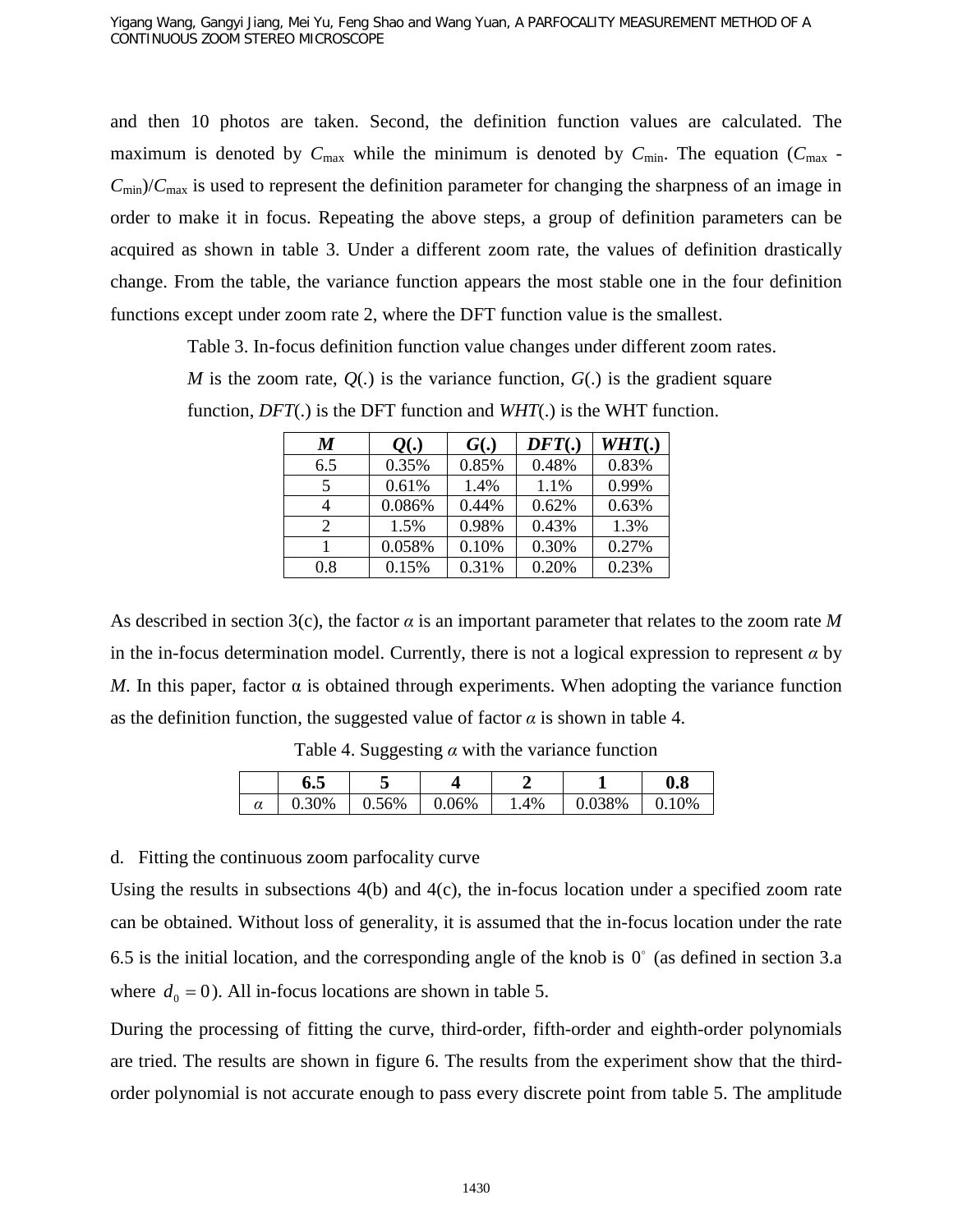of swing of the eighth-order polynomial is too large to represent the actual in-focus curve. By contrast, the fifth-order polynomial seems to be optimal.

Table 5. All in-focus locations. IFD is in-focus displacement. Unit of angle is degree, and unit of IFD is *mm*. IFD is calculated according to Eq. (4)

| <b>Rate</b> | v.J |                  |            |            |            | 0.8               |
|-------------|-----|------------------|------------|------------|------------|-------------------|
| Angle       |     |                  |            |            | ີ          | $\Omega$<br>Ο.    |
| IFD         |     | $-0.06083$<br>-1 | $-0.06083$ | $-0.85162$ | $-3.34565$ | $-5.29221$<br>- 1 |



Figure 6. Continuous zoom rate parfocality curve

# V. CONCLUSSION

Based on experiments using the in-focus determination model and the definition function, the proposed parfocality measurement method has been proven to be effective and accurate. To fit the features of the calibration board image obtained from the stereo microscope, the four functions, namely, the variance function, the gradient square function, the discrete Fourier transform function and the Walsh-Hadamard transform function, are chosen as definition functions to be used. An image is regarded as the relatively sharpest if there are at least three definition functions finding the candidate as the sharpest. Under the specified zoom rate, the infocus judgment model, with different factor α from 0.038% to 1.4%, is proposed, and the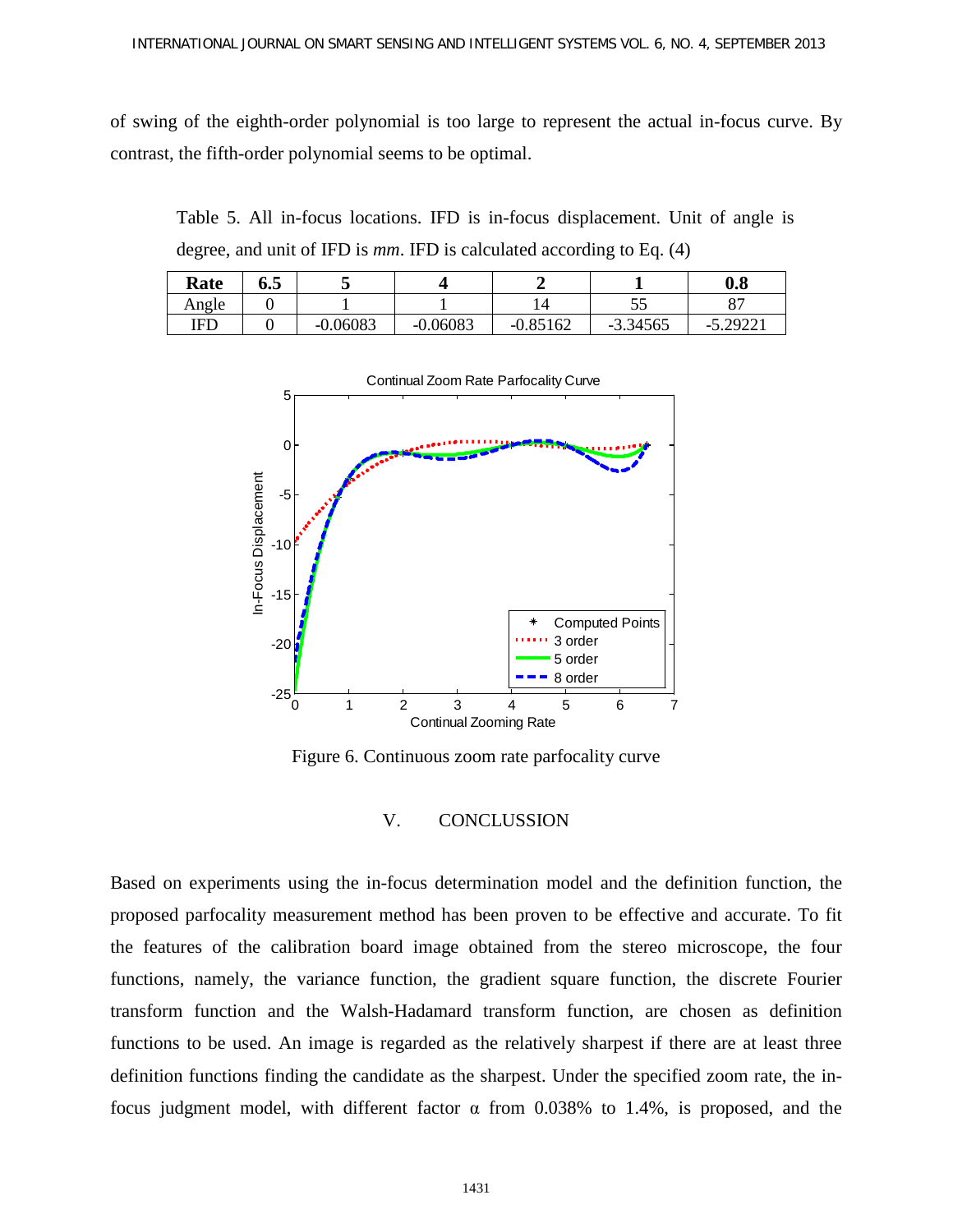parfocality is computed using the proposed model. Finally, according to the computed in-focus image and its corresponding displacement, discrete pairs are obtained to fit the continuous zoom rate parfocality curve. The results from the experiment show that the continuous zoom rate parfocality curve can be measured using the proposed method accurately and effectively.

Based on proposed method and a large number of experiments, the statistical continuous zoom rate parfocality curve can be obtained, which will further improve the quality of the stereo microscope. In the event new data becomes available, a new measurement modal and method will be proposed to increase speed and accuracy of measurements.

**Acknowledgments**: This work was supported by a grant from the Natural Science Foundation of China (61111140392), and the Ningbo Natural Science Foundation (Grant No.2010A610111, 2011A610200).

## REFERENCES

- [1] A. S. Murty, K. Aravinda, T. V. Ramanaiah, R. L. V. Petluri, V. V. R. Murthy, and G. R. C. Reddy, "Design of a high-resolution stereo zoom microscope", Optical Engineering, Vol. 36, No. 1, 1997, pp. 201-209.
- [2] D. D. Wang, Y. Y. Yang, C. Chen and Y. M. Zhuo, "Calibration of geometrical systematic error in high-precision spherical surface measurement", Optics Communications, Vol. 284, No. Compendex, 2011, pp. 3878-3885.
- [3] Z. W. Li and Y. F. Li, "Dense and refined microstructure 3D measurement method based on an optical microscope and varying illuminations", Measurement Science and Technology, Vol. 22, No. 3, 2011, p. 1.
- [4] I. Beak, S. Lee and V. Shin, "Robust fusion algorithms for linear dynamic system with uncertainty", International Journal on Smart Sensing and Intelligent Systems, Vol. 3, No. 2, 2010, pp. 146-155.
- [5] B. Lechner, M. Lieschnegg, O. Mariani, M. Pircher, and A. Fuchs, "A wavelet-based Bridge Weigh-in-Motion system", International Journal on Smart Sensing and Intelligent Systems, Vol. 3, No. 4, 2010, pp. 573-591.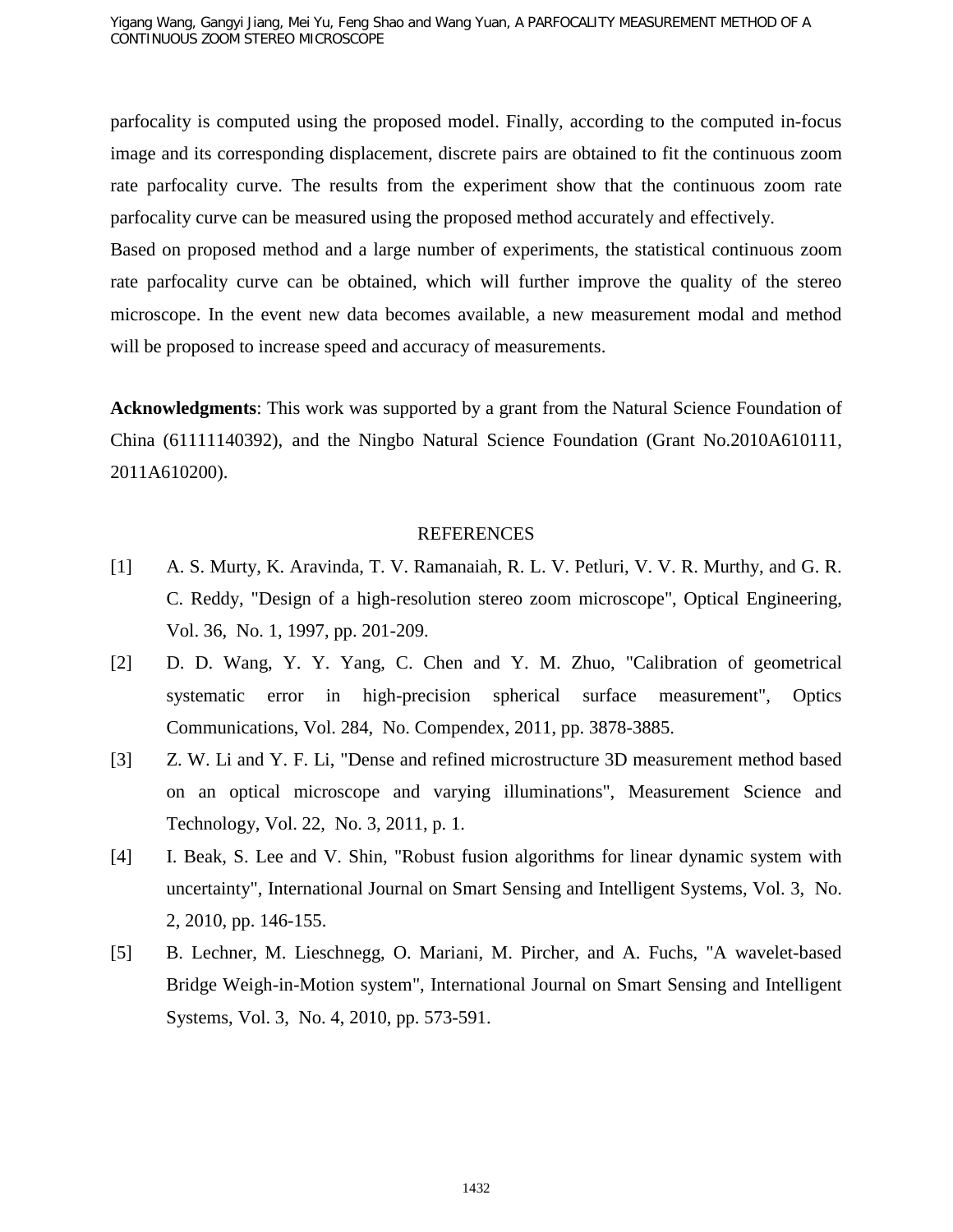- [6] H. Yamamoto and T. Sano, "Study of micromanipulation using stereoscopic microscope", IEEE Transactions on Instrumentation and Measurement, Vol. 51, No. 2, 2002, pp. 182- 187.
- [7] M. Jahnisch and M. Schiffner, "Stereoscopic depth-detection for handling and manipulation tasks in a scanning electron microscope", IEEE International Conference on Robotics and Automation, Orlando, USA, 2006, pp. 908-913.
- [8] J. Bert, S. Dembele and N. Lefort-Piat, "Performing Weak Calibration at the Microscale, Application to Micromanipulation", IEEE International Conference on Robotics and Automation, Roma, Italy, 2007, pp. 4937-4942.
- [9] Q. Lu, Y. Ji and W. Shen, "Design of a fore continual zoom system with high speed", Acta Optica Sinica, Vol. 30, No. 9, 2010, pp. 2674-2679.
- [10] A. R. Backes, A. S. Martinez and O. M. Bruno, "Texture analysis using graphs generated by deterministic partially self-avoiding walks", IEEE Transactions on Pattern Recognition, Vol. 44, No. 8, 2011, pp. 1684-1689.
- [11] Y. Al-Kofahi, W. Lassoued, W. Lee and B. Roysam, "Improved Automatic Detection and Segmentation of Cell Nuclei in Histopathology Images", IEEE Transactions on Biomedical Engineering, Vol. 57, No. 4, 2010, pp. 841-852.
- [12] A. Sengur and Y. Guo, "Color texture image segmentation based on neutrosophic set and wavelet transformation", Computer Vision and Image Understanding, Vol. 115, No. 8, 2011, pp. 1134-1144.
- [13] M. Baro and J. Ilow, "Space-Time Block Codes Based on Diagonalized Walsh-Hadamard Transform with Simple Decoupling", Vehicular Technology Conference Fall (VTC 2010- Fall), Ottawa, Canada, 2010, pp. 1-5.
- [14] J. Jaehwan, L. Jinhee and P. Joonki, "Robust focus measure for unsupervised autofocusing based on optimum discrete cosine transform coefficients", IEEE Transactions on Consumer Electronics, Vol. 57, No. 1, 2011, pp. 1-5.
- [15] S. Yousefi, M. Rahman, N. Kehtarnavaz and M. Gamadia, "A new auto-focus sharpness function for digital and smart-phone cameras", IEEE International Conference on Consumer Electronics, Las Vegas, USA, 2011, pp. 475-476.